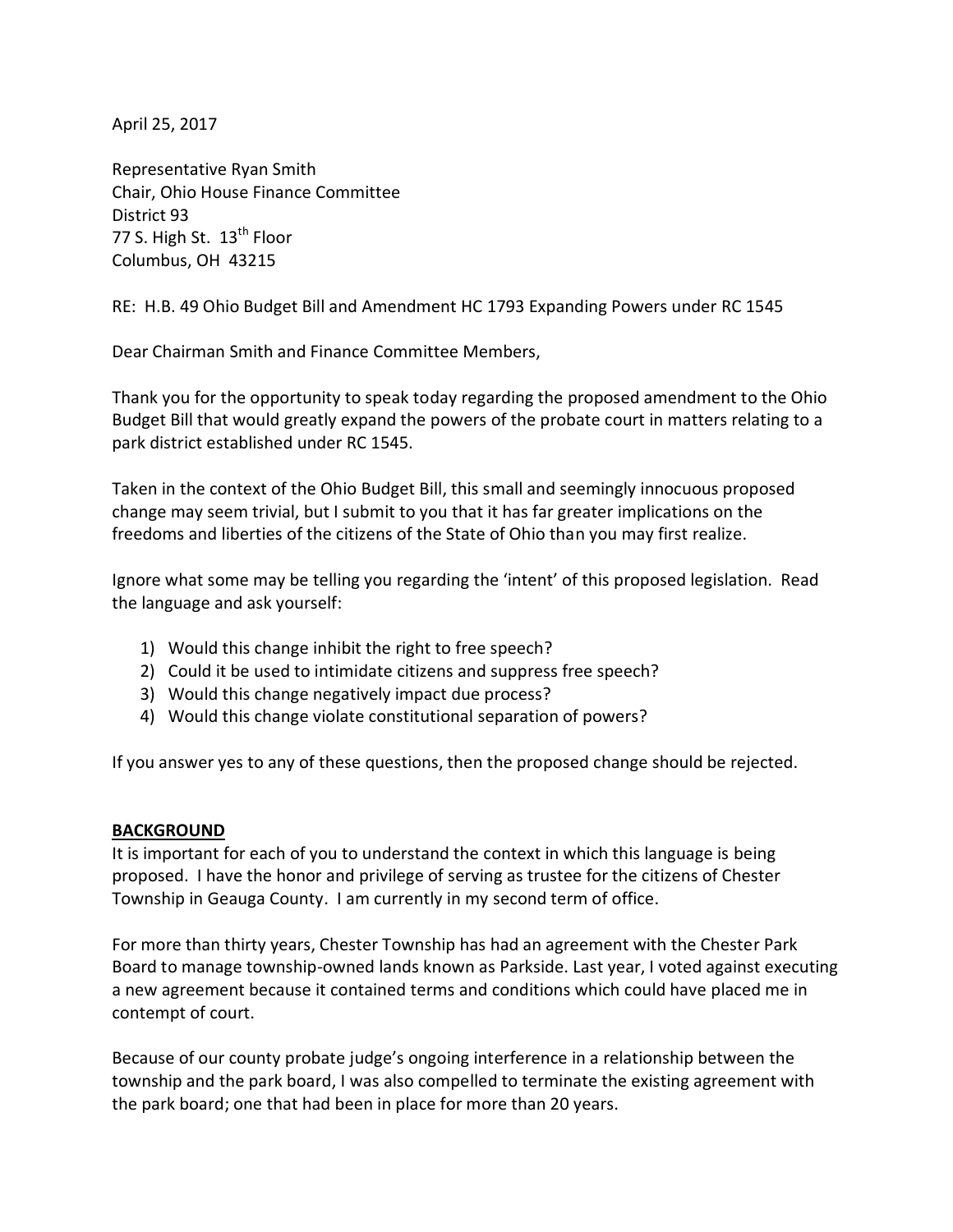# Radtke Testimony and the state of the state of the state of the 4/25/2017 HB 49 & HC 1793

In response to my lawful actions on these agreements, the probate judge has accused me of intimidation, fraud and violating his constitutional rights. By refusing to submit to the probate court's directives and with nothing properly before the court, civil and criminal investigations were initiated against me personally by the probate judge. If the proposed amendment were in effect two years ago, I could be in prison now, having been found guilty of a  $3^{rd}$  degree felony and facing jail time of up to five years.

The job of prosecutor is not the proper role of the probate court. If this language becomes law, the probate court will be the investigator, prosecutor, judge, jury and executioner all in one; violating several constitutional protections. For this reason alone, this language should be rejected by this committee.

## **WRONG PLACE, WRONG TIME**

You are being misled if people tell you HC 1793 simply codifies language of a unanimous Ohio Supreme Court decision regarding the powers and authority of the probate court. The only matter decided by Ohio Supreme Court was whether the probate judge patently and unambiguously lacked jurisdiction.

The Supreme Court's ruling did not grant a probate judge the powers that are proposed in HC 1793. In fact, the scope of authority of a probate judge over a township board of trustees is a matter currently under appeal at the 11<sup>th</sup> District Court of Appeals. Any change in existing law would be improper at this time.

Ask yourself, if 87 of 88 counties have no issue with the current law, why is this change being proposed? It should be noted that the state representative who filed this proposed change also filed an amicus brief on behalf of the Geauga County Probate Judge in the matter that was before the Supreme Court. The media has also reported that HC 1793 was initially drafted by this same probate judge. The drafting of legislation is the responsibility of this body, not of the courts.

If HC 1793 is good law, it should be able to stand on its own, and survive public scrutiny and in accordance with the normal procedures of the lawmaking process. Burying it in the Ohio Budget Bill provides political cover and is a disservice to the citizens you serve.